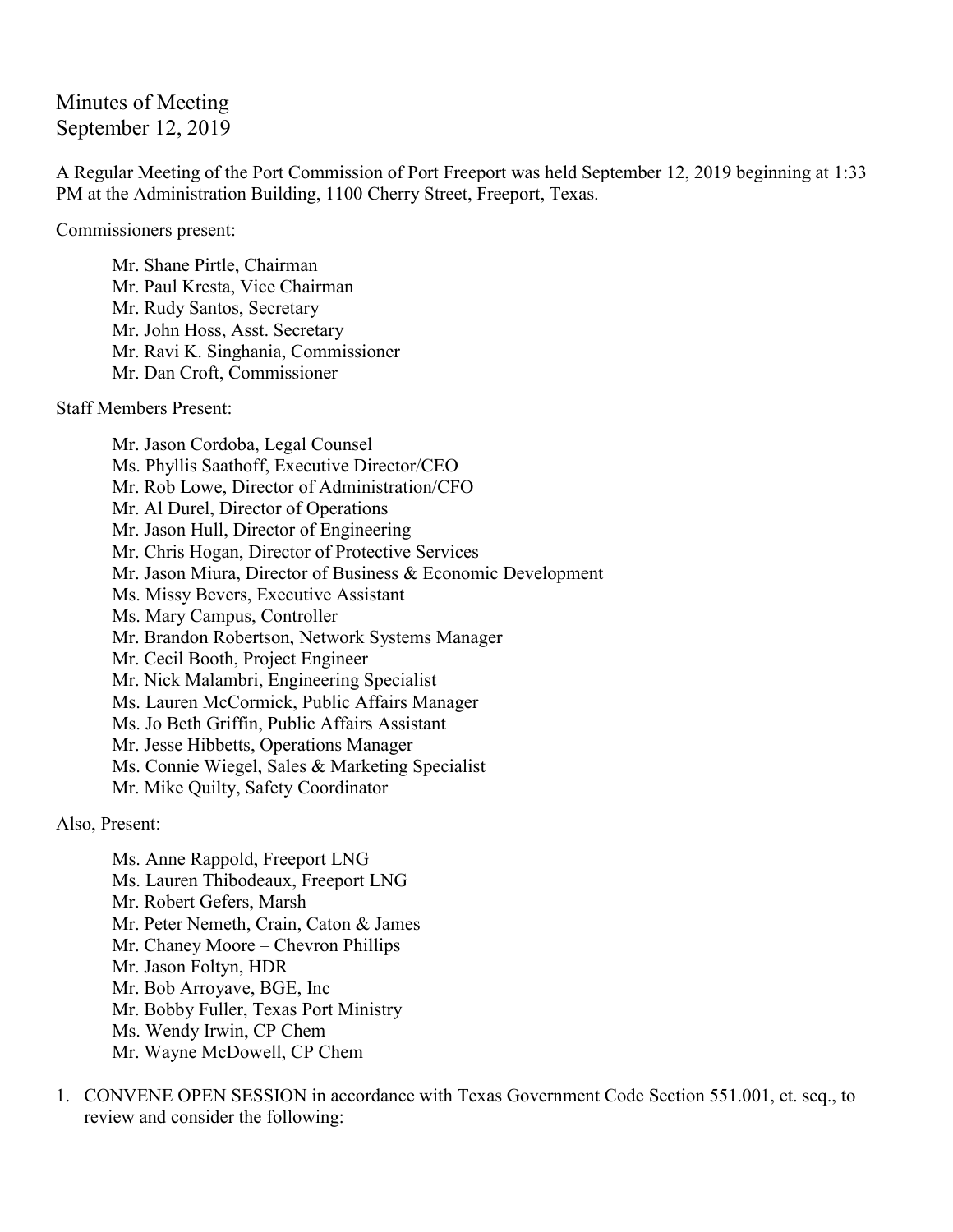- 2. Invocation Mr. Bobby Fuller, Texas Port Ministry
- 3. Pledge of Allegiance U.S. Flag & Texas Flag
- 4. Roll Call Commissioner Pirtle noted that all Commissioners were present.
- 5. Safety Briefing Mr. Mike Quilty, Safety Coordinator
- 6. Approval of minutes from the following hearings and meetings held: August 22 Public Hearing August 22 Regular Meeting August 29 Public Hearing August 29 Special Meeting

Commissioner Pirtle noted the August 29 Special Meeting minutes would be tabled until the next meeting.

A motion was made by Commissioner Kresta to approve the minutes as presented. The motion was seconded by Commissioner Hoss with all Commissioners present voting in favor of the motion.

7. Receive report from Executive Director/CEO and/or Port staff on activities and matters related to administrative affairs. Port tenant updates, USCOE, rail issues, AAPA Committees, leases, contracts, upcoming Port and civic events and other related administrative affairs.

Ms. Saathoff asked Ms. McCormick to report on the Port's annual golf tournament. Ms. McCormick report the tournament is moving to a two-flight format due to increased interest in the event and only has 5 team slots left to fill. This year's committed sponsorships goal has surpassed last year. The tournament is scheduled for October 21 with all proceeds benefitting Texas Port Ministry. Ms. Saathoff reported that Freeport LNG recently started the commissioning of their first liquefaction train and has had two export shipments from their facility. Freeport LNG also announced they have received funding for construction of the fourth liquefaction train. MEGlobal recently held an event for their facility and is nearing the start of operation as well. When this operation begins, the Port anticipates an additional 25 vessels a year coming into the Freeport Harbor Channel. Ms. Saathoff noted the Port saw approximately 750 vessels calling a few years ago, will exceed 1100 vessels this year, and will be approaching 1300 vessel calls next year. With this continued growth, staff will be pressing Washington for funding for the FHCIP Project and attending meetings in Galveston, Dallas and Washington in the next few weeks. Additionally, Ms. Saathoff and Commissioner Pirtle will be attending the National Waterways Conference and will have the opportunity to engage with USCOE at the conference. Ms. Saathoff also noted a couple of the Ro/Ro vessels have sailed at night recently with no issues.

8. Receive report from Commissioners on matters related to meetings and conferences attended, Port presentations and other related Port Commission matters.

Commissioner Santos reported that he and Commissioner Pirtle had the opportunity to sail in with the Pilots on the first LNG vessel August 30. He also reported attending the September 6 meeting between the Port, City of Freeport and BISD and the Port's CAP Meeting September 10.

Commissioner Croft reported attending the Southern Outdoor Dreams Banquet September 5.

Commissioner Singhania reported attending the MEGlobal event as well as the CAP Meeting.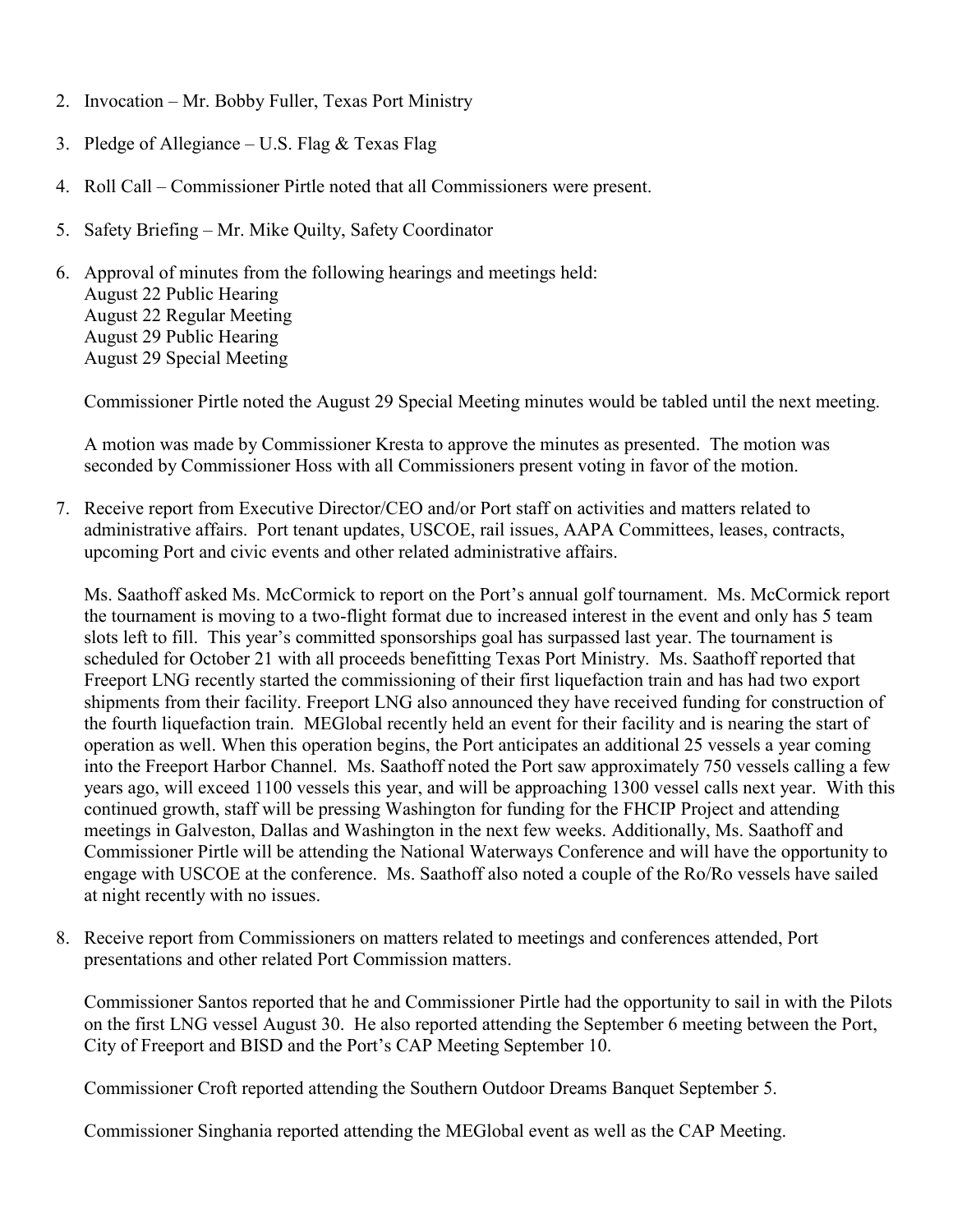Commissioner Pirtle attended the Fort Bend Chamber Port Visit and Tour, Fort Bend, Freeport, & Taiwan meeting, MEGlobal event and Jones Creek Fire Department Fundraiser. Additionally, he and Ms. Saathoff met with Wharton County Judge and County Commissioner to discuss rail.

- 9. Public Comment There were no public comments.
- 10. Adoption of a Resolution approving the application of tax abatement between Port Freeport and Chevron Phillips Chemical Company for property located in Chevron Phillips Chemical Company Reinvestment Zone No. 2, approving Tax Abatement Agreement on same terms and conditions as granted to Chevron Phillips Chemical Company by Brazoria County and authorizing Chairman and Secretary to execute said agreement.

At this time, Commissioner Kresta excused himself from the meeting and discussions regarding this item.

Mr. Lowe stated CP Chem has submitted a request for tax abatement for the construction of a 1-Hexene Unit. Total proposed investment is \$230 million with an abatement request of \$225 million and an estimated value at the end of abatement at \$165 million. The project will add 15 permanent jobs with at least 50 construction jobs at start up and completion with a peak of 500 jobs during the course. The project is scheduled to begin construction the fourth quarter of 2020.

A motion was made by Commissioner Singhania to approve the abatement. The motion was seconded by Commissioner Santos with all Commissioners present voting in favor of the motion and Commissioner Kresta abstaining.

11. Discussion regarding staff recommendation on property insurance as it relates to Parcel 14 rail improvements.

Ms. Campus stated that staff met with the Finance Advisory Committee to discuss the recently completed Parcel 14 rail and whether it should be added to the Port's property insurance. Following extensive discussions about possible scenarios that would involve a claim that would exceed the deductible on existing property insurance, it is staff's recommendation as well as that of the Finance Advisory Committee the Port remain in the current position of not insuring any of the rail facilities in the Port.

*At this time, Ms. Saathoff stated Item #13 would be handled first.*

12. Adoption of a Resolution setting the 2019 Tax Rate for Port Freeport.

Mr. Lowe stated the Port previously held two public hearings, August 22 and August 29, and is based on the process with the County in setting the tax rate. The Port is currently in a 3-1 relationship on M&O to debt service and will maintain the four cents but over the next five that will reverse to a 1-3 relationship with one cent toward M&O and three cents to debt service. Once the Port receives its taxable valuation information from the County, there are two rates to be calculated, an effective tax rate and the rollback rate. The effective rate takes the prior years' taxes divided by the current taxable value of properties on the tax roll the previous year. The rollback rate isolates the debt service portion, looking at only the maintenance and operations tax. There is a maximum of 8% increase on this tax before public vote is required. This year's effective tax rate base is \$14.1 billion, deducting \$454 million worth of new additions, for an adjusted tax base of \$13.693 billion. When calculated against \$5.4 million in total taxes for prior year, the effective tax rate is \$0.039436. The Port proposes to maintain the tax rate at \$0.0401, which has been in place since 2016. When compared to the effective rate calculation, this gives the Port an incremental tax levy of \$93,985 or \$0.000664 per \$100 of assessed value. Mr. Lowe explained that in order to move forward we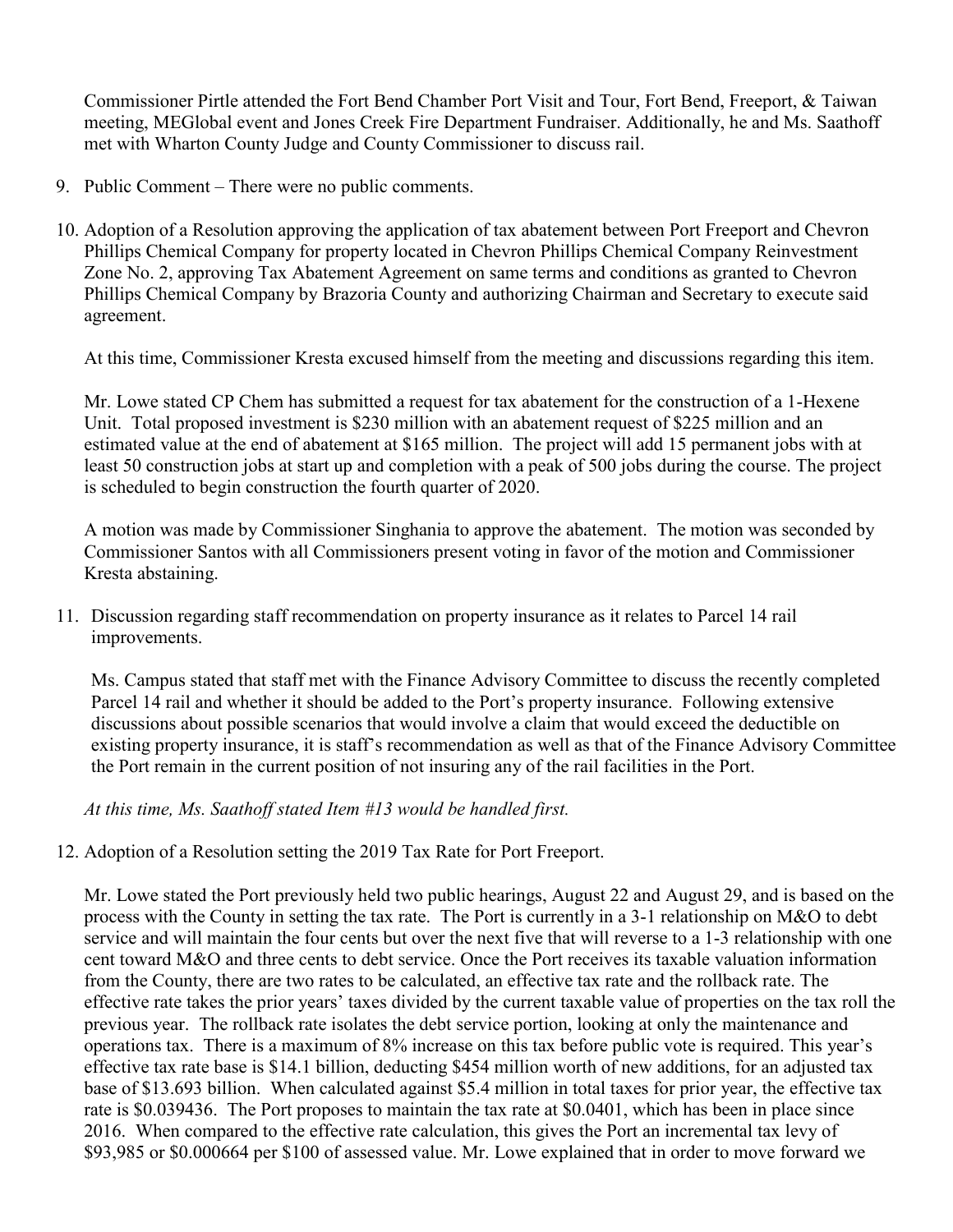must have a motion by the Board that is specific to statutory language, which is in reference to the effective tax rate. The Port's overall tax rate of \$0.0401 is not changing. Ms. Saathoff noted the Port is levying slightly more in I&S and less in M&O this year, and acknowledged the intention of the Board to adopt a resolution to set aside an amount from the Port operating revenues equivalent to the amount that would be levied for M&O and place those funds in the special capital reserve fund created by the Board in 2015.

A motion was made by Commissioner Singhania that the property tax rate will increase by adoption of a tax rate of \$0.040100 which is effectively a 1.68% increase in the tax rate. The motion was seconded by Commissioner Hoss with all Commissioners present voting in favor of the motion.

## 13. Adoption of the FY 2019/2020 Budget for Port Freeport.

Mr. Lowe stated there are no changes to budget that was presented in at the workshop and then gave an overview beginning with anticipated operating revenues of \$35.9 million which is a 28% increase. After \$20 million in operating expenses, the Port would produce an operating profit of \$15.9 million at a margin of 44%. Overall, staff anticipates a decrease in net assets as contributions toward the Freeport Harbor Channel Improvement Project take place. Planned capital expenditures in total are about \$116 million with \$56 million allocated to capital which will be funded through a combination of cash flows, holdings in the capital reserve, debt and grants. Debt service of \$5.2 million includes an estimated \$80 million in new revenue backed debt for Port Capital Improvement projects. \$20 million will be used from the capital reserves with the balance in unrestricted reserves to be \$29 million by year end. Sources of revenue include harbor revenues at 53%, lease revenues at 34% and ad valorem at 13%. Total ship calls are 448 which is a 38% increase over the budget. Lease revenue is decreasing slightly with two existing leases expiring but overall, nearly \$36 million in operating revenue. The Port's ad valorem taxes/taxable value is up to \$14.1 billion which is a 2.7% increase and will ultimately result in \$5.5 million in tax revenue collected. Mr. Lowe also shared the tax levy projection showing the Port moving from its current 3-1 relationship of M&O to debt service, to a 1-3 relationship.

Ms. Campus began her presentation showing 40% of the Port's operating expenses is depreciation while salaries, wages and benefits is 26%, professional services 13% and other at 7%. Port salaries, wages and benefits increased from the forecasted 2019 to \$566,000 or 11.9% for a total budget of \$5.3 million. The overall budget includes a 3.65% salary and wages increase, \$20,000 in market adjustments, request for a new position in Business Development and request for a full-time Public Affairs Assistant position. Staff has budgeted a 12% increase in group health, 10% increase in dental and vision premiums with the renewal January 1. The percent of group health to total wages and benefits at 17%. The budget assumes full employment with all vacancies filled and full participation in the retirement plan with the percent of benefits to salaries and wages at 40%. Professional Services budget has a budget of \$2.651 million which is an increase over the 2019 forecasted by \$703,000. The budget includes security services fees with the addition of K-9 detection services, a freight mobility study/market analysis, surveying, environmental consulting, economic impact study, federal and state government liaisons, port planning services and grant application services. The Training, Travel and Promotional budget is \$707,000, an increase of \$127,000. This area includes commercial events participation and promotion of the Port. Sales travel has increased, and government relations travel has decreased because it is an off-year for state legislative session. Community Events has increased and includes the CAP Meetings, Port Golf Tournament and Take-a-Child Fishing Tournament. Technical training has increased to include two AAPA sessions falling in the same fiscal year. Professional development, ZPMC training, certifications, emergency management and safety programs are also included. Supplies budget is \$166,000, an increase of \$24,000. This includes small equipment and safety purchases that are less than \$5,000. Utilities will see an increase of \$42,800. The City of Freeport has increased their water and sewer rates effective September 1. This is a 37% increase in the Port's water and sewer. There has also been an increase in electricity with the ZPMC cranes use. Business insurance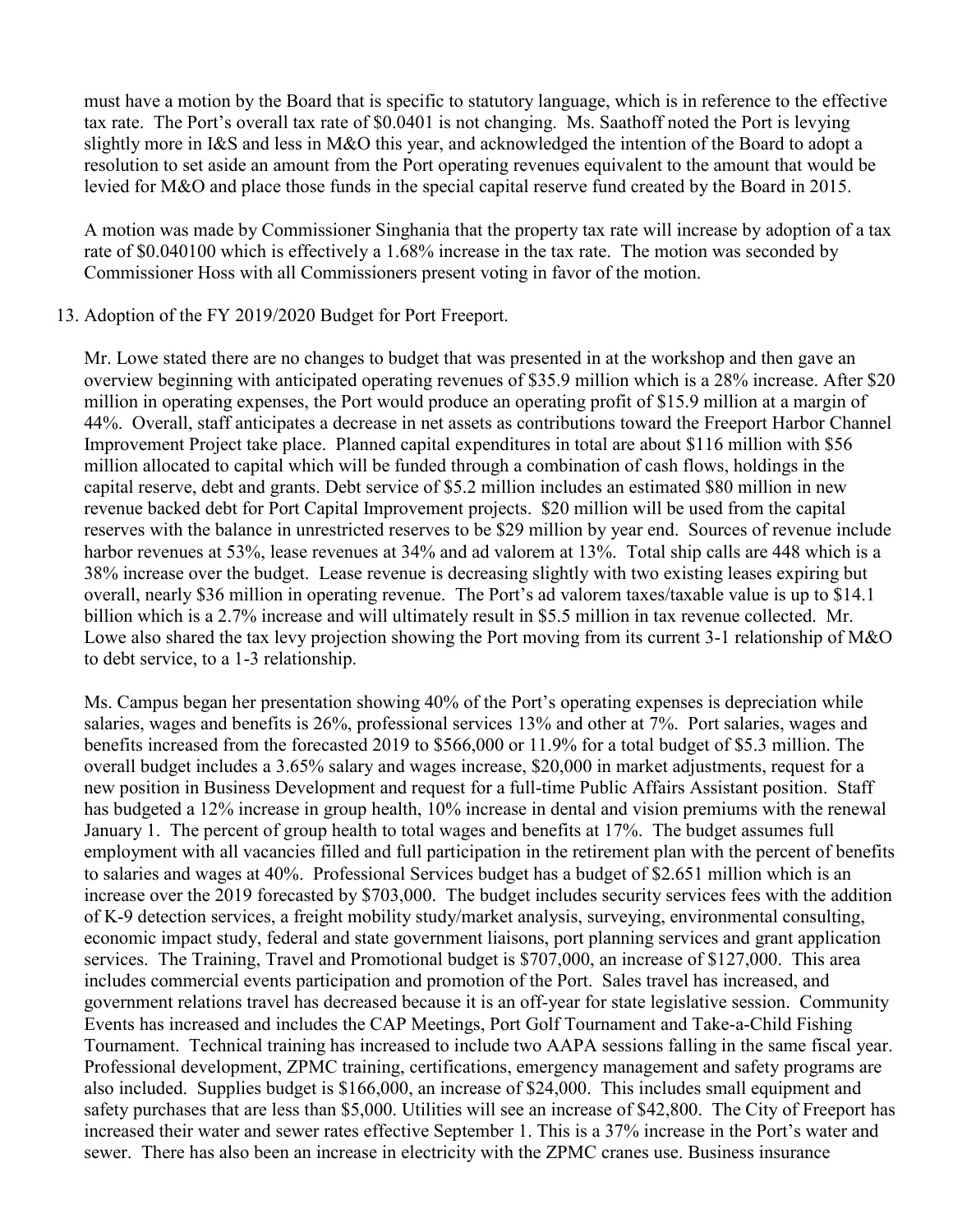increased to \$1,153,200, an increase of 8% over the 2019 forecasted. The Port saw a 7% increase in property insurance March 1, 2019 and based on recent meetings with underwriters, staff anticipates a 10% increase. Other services and charges is a 12% increase to \$515,300. The main new item included is the pilot dispatch services. Maintenance and repair has decreased to \$928,000. Staff does anticipate an additional \$150,000 of berth sheet pile repairs still underway. Depreciation expense of \$7.9 million is an increase due to the addition of Parcel 14 rail to the Port's assets. Regarding debt service and fees, staff has estimated an \$80 million revenue bond issuance. Staff continues to focus on the Port's strategic initiatives which include the Freeport Harbor Channel Improvement Project, buildout of Port container handling facilities, development of warehousing and OEM distribution facilities, support of the rail and highway transportation corridor and the port infrastructure support for a total budget of \$116,325,700. Finally, Ms. Campus shared a graph showing a breakdown of cost for the different Reaches of the Freeport Harbor Channel Improvement Project for a total cost at \$295,432,492. This is cost-shared with the USACE.

Ms. Saathoff stated that when you look at the budget, it is prudent and shows we are good stewards of our resources whether it is tax dollars or revenues generated from the Ports facilities and leases. Ms. Saathoff highlighted that if you break it down to cash flows and look at where the funds will be going, 82% of the money to be spent next year goes to infrastructure. It shows the Port's commitment to making financial and budget decisions in line with the strategic initiatives. The Port has seen tremendous growth in ship traffic and tonnage. With the planned strategic infrastructure investments, we'll continue to see steady growth in the port, and the \$98.8 billion annual economic impact on statewide basis will grow significantly. It is an exciting time for the Port and the jobs created for the community and the ability for the port to continue to support the other infrastructure investments by companies that rely upon the port to deliver a safe navigable waterway that can handle the types and sizes of ships that want to call the port.

A motion was made by Commissioner Hoss to approve the budget as presented by staff. The motion was seconded by Commissioner Singhania with all Commissioners present voting in favor of the motion.

14. Adoption of a Resolution of the Port Commission approving a plan of finance; authorizing the financial advisory and bond counsel to proceed with the necessary arrangements to facilitate the plan of finance, including providing TEFRA notice and conducting TEFRA hearing and approving other matters related hereto.

Mr. Lowe reminded the Board the Port is planning the issuance of a revenue bond in the Fall. This resolution authorizes staff to move forward with financial advisors and bond counsel with necessary steps to put this in motion. Commissioner Kresta noted language difference in the recitals within the resolution as to who is authorized to work with bond counsel. Mr. Cordoba suggested editing the resolution to make the recitals match to make it consistent throughout.

A motion was made by Commissioner Singhania to approve the resolution with amendments to recitals as recommended by counsel. The motion was seconded by Commissioner Kresta with all Commissioners present voting in favor of the motion.

15. Adoption of a Resolution of the Port Commission approving the reimbursements of certain expenditures related to the design, construction, improvement, development and equipment of a levee stabilization project necessary for channel navigation improvements.

Mr. Lowe stated this reimbursement resolution is an extension for the bond issuance in the Fall and will included the levee stabilization project. It will also allow the bond to be offered in two different segments, an AMT section and a non-AMT section, allowing a Series A and Series B. Ms. Saathoff also noted the non-AMT section could yield a lower the interest rate.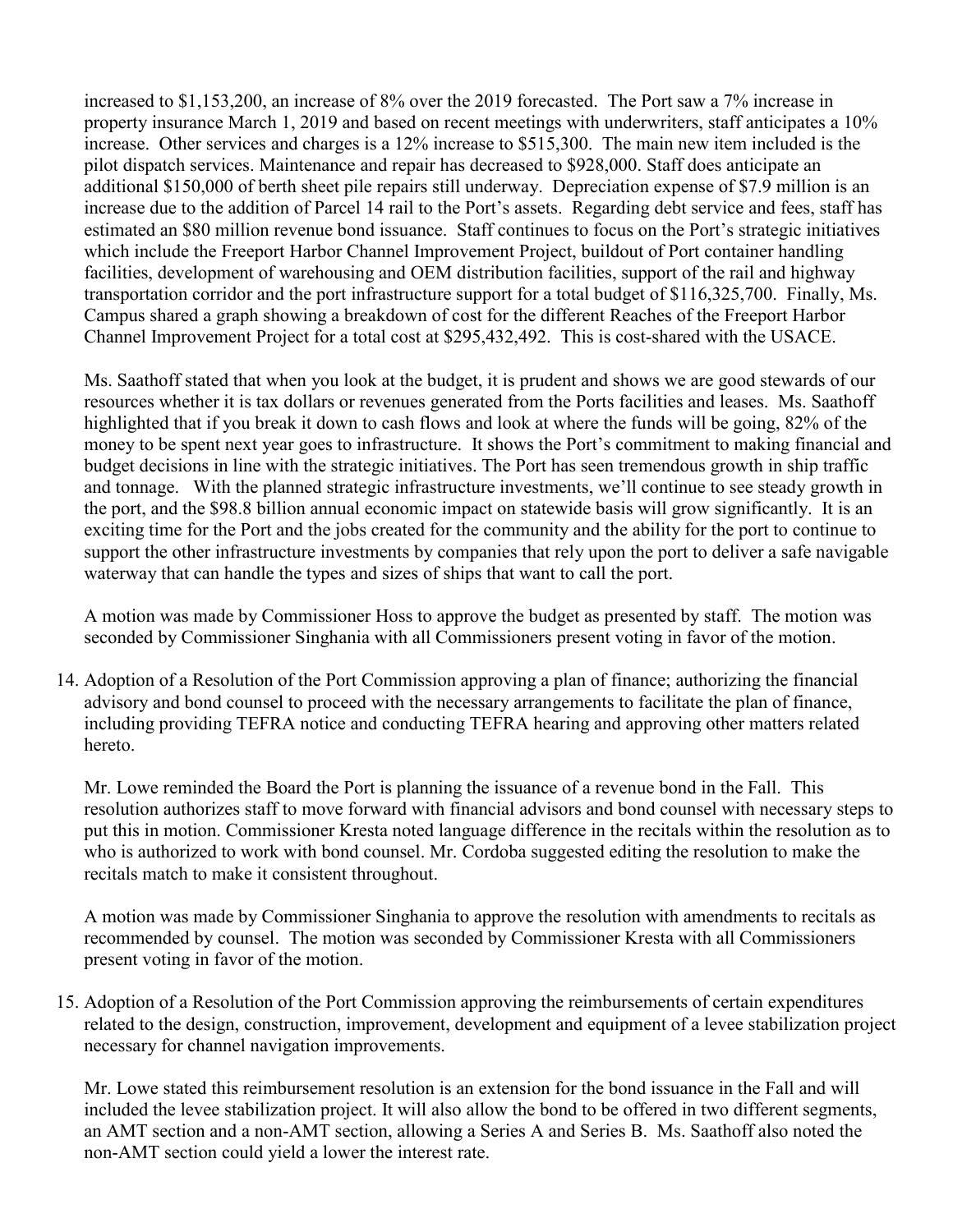A motion was made by Commissioner Kresta to approve the resolution. The motion was seconded by Commissioner Hoss with all Commissioners present voting in favor of the motion.

16. Approval of a Purchase Order to Maintenance of Way Construction Services in the amount of \$38,887.00 for Riviana Railroad Track Repairs.

Mr. Hull stated an inspection was done August 8 on the Riviana lead track and was found to need maintenance. Proposals were obtained from three contractors with Maintenance of Way Construction Services submitting the lowest bid in the amount of \$38,887. Staff recommends approval.

A motion was made by Commissioner Santos to approve the purchase order. The motion was seconded by Commissioner Kresta with all Commissioners present voting in favor of the motion.

17. Approval of a Memorandum of Understanding between Port Freeport and the Department of the Army for Reach 1 (Entrance and Jetty Channel) of the Freeport Harbor Channel Improvement Project.

Mr. Hull stated this MOU is a first step in the process to make sure the Port is eligible for work-in-kind credit for performing work the Corps would have normally done. This MOU is for Reach 1 which includes the Entrance and Jetty Channel. Mr. Hull reminded the Board he has requested a fee proposal from a consultant but needs this MOU approved and executed prior to approval of the proposal. Staff recommends approval of this agreement.

A motion was made by Commissioner Santos to approve the MOU as recommended. The motion was seconded by Commissioner Croft with all Commissioners present voting in favor of the motion.

18. Approval of a Change Order to HDR, Inc. for additional geotechnical sampling on Reach 3 (Lower Stauffer Channel) of the Freeport Harbor Channel Improvement Project, in the amount of \$353,297.00.

Mr. Hull stated that Reach 3 includes the area between Berth 8 (West) and the levy on the Dow Thumb (East). The existing PSA includes geotechnical sampling for Reach 2 which extends from the G&H tug facility to the Upper Turning Basin. The Corps is now saying we must collect additional samples in Reach 3 to ensure we receive work-in-kind credit. The cost includes collection of the sample and testing. Staff recommends adding this sampling of Reach 3 to the PSA currently in place for a change order amount of \$353,297.00.

A motion was made by Commissioner Kresta to approve the change order as recommended by staff. The motion was seconded by Commissioner Hoss with all Commissioners present voting in favor of the motion.

19. Approval of Amendment No. 1 to the Professional Services Agreement between Port Freeport and David Miller & Associates, Inc.

Ms. Saathoff is proposing an amendment to the PSA with David Miller & Associates. The first task was to analyze the benefit to cost ratio analysis done by the Corps on the FHCIP and determine if there were areas of opportunity for a re-analysis using current data to improve the BCR. Based on the analysis, there are additional benefits that are not captured based on the amount of energy products moving through the Port, the increased size of vessels and the distances in which they are transiting now. DMA has provided a proposal for the additional work increasing their contract by \$44,100. Staff recommends approval of the amendment.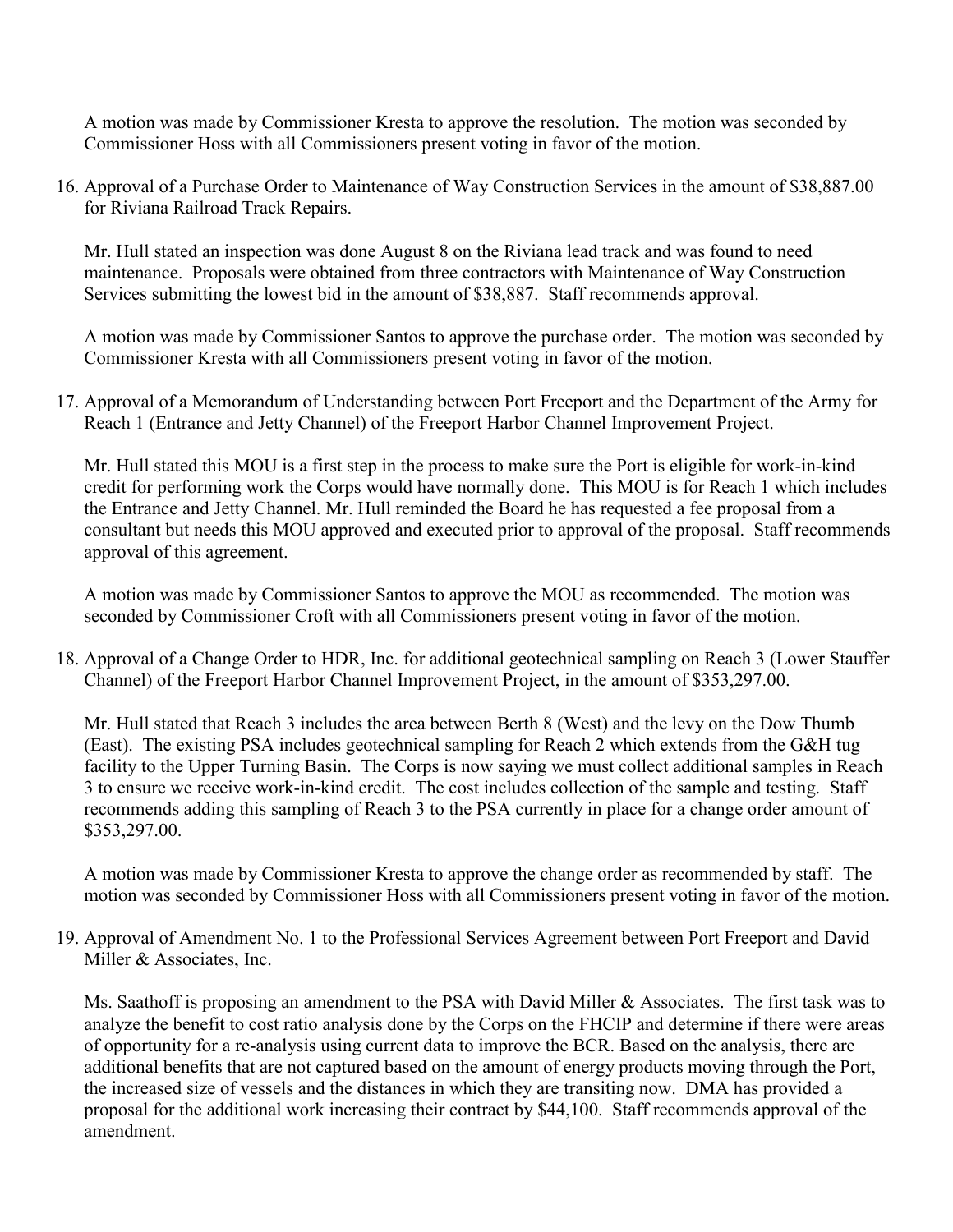A motion was made by Commissioner Croft to approve the amendment. The motion was seconded by Commissioner Hoss with all Commissioners present voting in favor of the motion.

20. Approval of Port Policies 5.1-5.4 (Attendance/Compensated Absences).

Mr. Kresta stated that Personnel Advisory Committee has reviewed these policies and made changes as recommended by staff.

A motion was made by Commissioner Kresta to approve the policies as presented. The motion was seconded by Commissioner Hoss with all Commissioners present voting in favor of the motion.

21. Approval of a Form of Credentials appointing Phyllis Saathoff as delegate to the Annual Convention and Annual Meeting of the American Association of Port Authorities.

A motion was made by Commissioner Singhania to approve the form of credentials with Ms. Saathoff as delegate and Commissioner Pirtle as an alternate. The motion was seconded by Commissioner Hoss with all Commissioners present voting in favor of the motion.

22. Approval of Commissioners travel for the month of September 2019.

Commissioner Pirtle stated the travel before the Board is for the Ms. Saathoff, Commissioner Hoss and himself to travel to Dallas for meeting with the Corps Southwest Division.

A motion was made by Commissioner Singhania to approve the travel. The motion was seconded by Commissioner Santos with all Commissioners present voting in favor of the motion.

- 23. EXECUTIVE SESSION in accordance with Subchapter D of the Open Meetings Act, Texas Government Code Section 551.001, et. seq., to review and consider the following:
	- A. Under authority of Section 551.071 (Consultation with Attorney) for discussion regarding:
		- 1. Consultation with attorney to discuss potential litigation.
		- 2. Consultation with attorney to discuss potential litigation.
		- 3. Consultation with attorney and discussion regarding legal matters arising out of Texas Transportation Code, Title 4 Navigation, Subtitle A Waterways and Ports, Chapter 52 Texas Deepwater Port Procedures Act.
	- B. Under authority of Section 551.072 (Deliberation of Real Property Matters) for discussion regarding:
		- 1. The potential exchange, lease, or value of real property located at Port Freeport, including but not limited to Parcels 7, 8, 10, 26 and 37.
		- 2. Discussion regarding the potential exchange, lease or value of real property located in Freeport, Texas, including but not limited to the area known as the East End of Freeport and bordered by the following streets: FM 1495; East 2<sup>nd</sup> Street; Terminal Street and East 8<sup>th</sup> Street in Freeport, Texas.
		- 3. The potential purchase, exchange, lease or value of real property located at Port Freeport, including but not limited to the real property located at and contiguous to Berths 1, 2, 5 and 7.
		- 4. The potential exchange, lease, or value or real property located at Port Freeport, including but not limited to Parcel 14.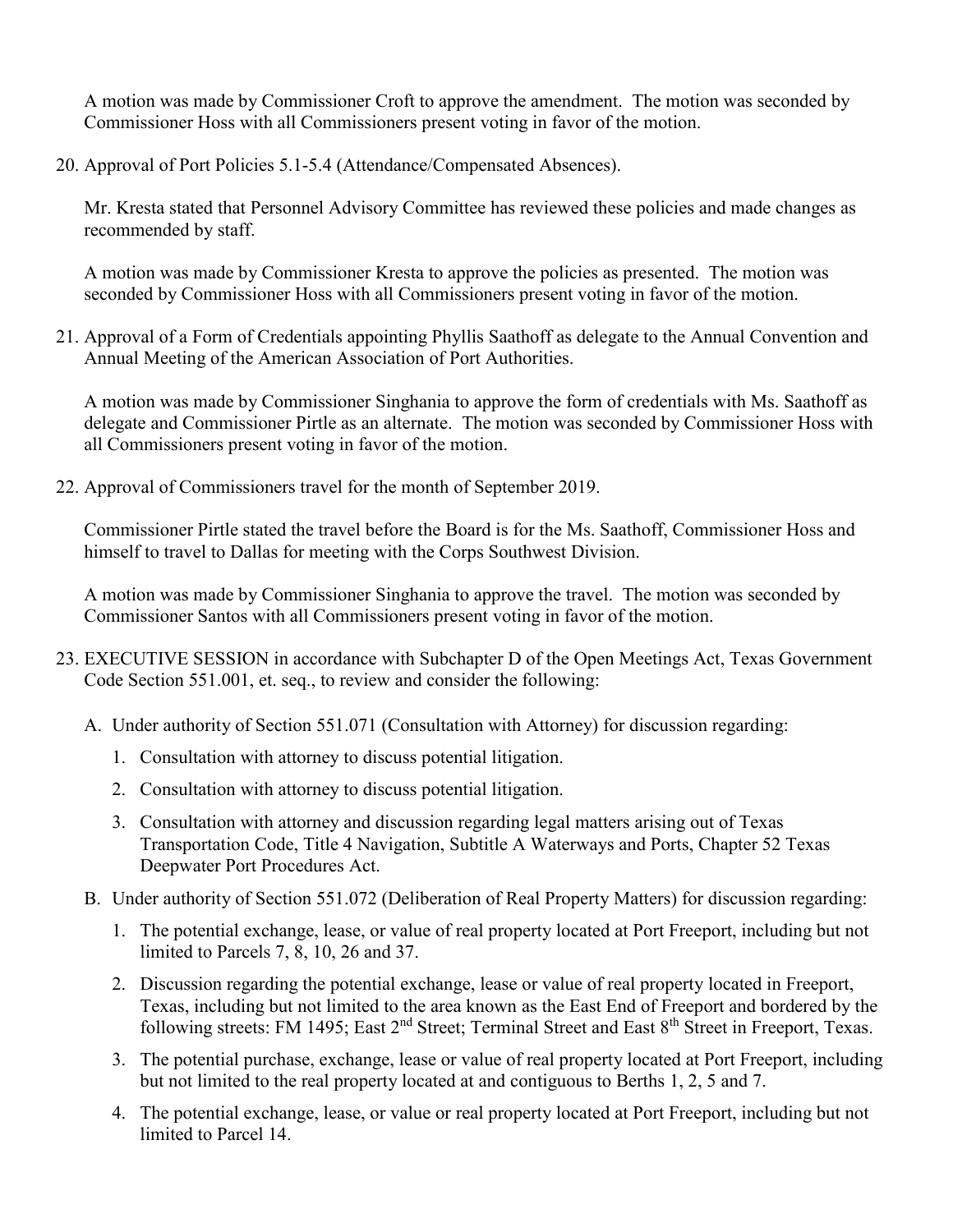- 5. The potential exchange, lease, or value of real property located at Port Freeport, including but not limited to Parcels 4, 5, 6, 9, 19, 27, 31, 34, 35 and 38.
- C. Under authority of Section 551.071 (Consultation with Attorney) and Section 551.072 (Deliberation of Real Property Matters) for discussion regarding:
	- 1. Consultation with attorney regarding request for temporary waiver of insurance requirements under Lease Agreements.
- D. Under authority of Section 551.074 (Deliberation of Personnel Matters) for discussion regarding:
	- 1. Deliberation regarding the appointment, employment, evaluation, reassignment, duties of a public officer or employee, including but not limited to: Executive Director/CEO.
- 24. RECONVENE OPEN SESSION to review and consider the following:
- 25. Consideration and possible approval of request for temporary waiver of insurance requirements under Lease Agreements.

Mr. Cordoba stated a resolution has been prepared and read the following from the resolution…

*The Port hereby authorizes the Port CEO to execute a temporary waiver of the property insurance requirements set forth in Article 9 of the Leases, which temporary waiver shall be subject to the following limitations:* 

- *1. The term of the temporary waiver shall not exceed a term of twelve (12) months from the date the waiver is signed;*
- *2. The temporary waiver will approve Marsh as the consulting agency to prepare the estimated maximum loss report ("EML Report");*
- *3. The temporary waiver will be limited to allowing (i) a \$10 million deductible on Property Damage insurance, and (ii) \$500 million in coverage for Flood, Windstorm and Earthquake insurance, which is \$50 million less than the EML for such hazards as set forth in the EML Report;*
- *4. The document granting the temporary waiver shall not be executed until the Port has received a copy of the EML Report, which EML Report shall be addressed to the Port;*
- *5. This resolution and the document granting the temporary waiver shall not act as a waiver of any other provision of the Leases;*
- *6. The document granting the temporary waiver shall contain such additional terms as may be required by the Port CEO consistent with this Resolution; and*
- *7. The Port CEO is authorized to take any additional further action necessary to carry out the intent of this resolution.*

A motion was made by Commissioner Hoss to adopt the resolution as read by legal counsel. The motion was seconded by Commissioner Santos with all Commissioners present voting in favor of the motion.